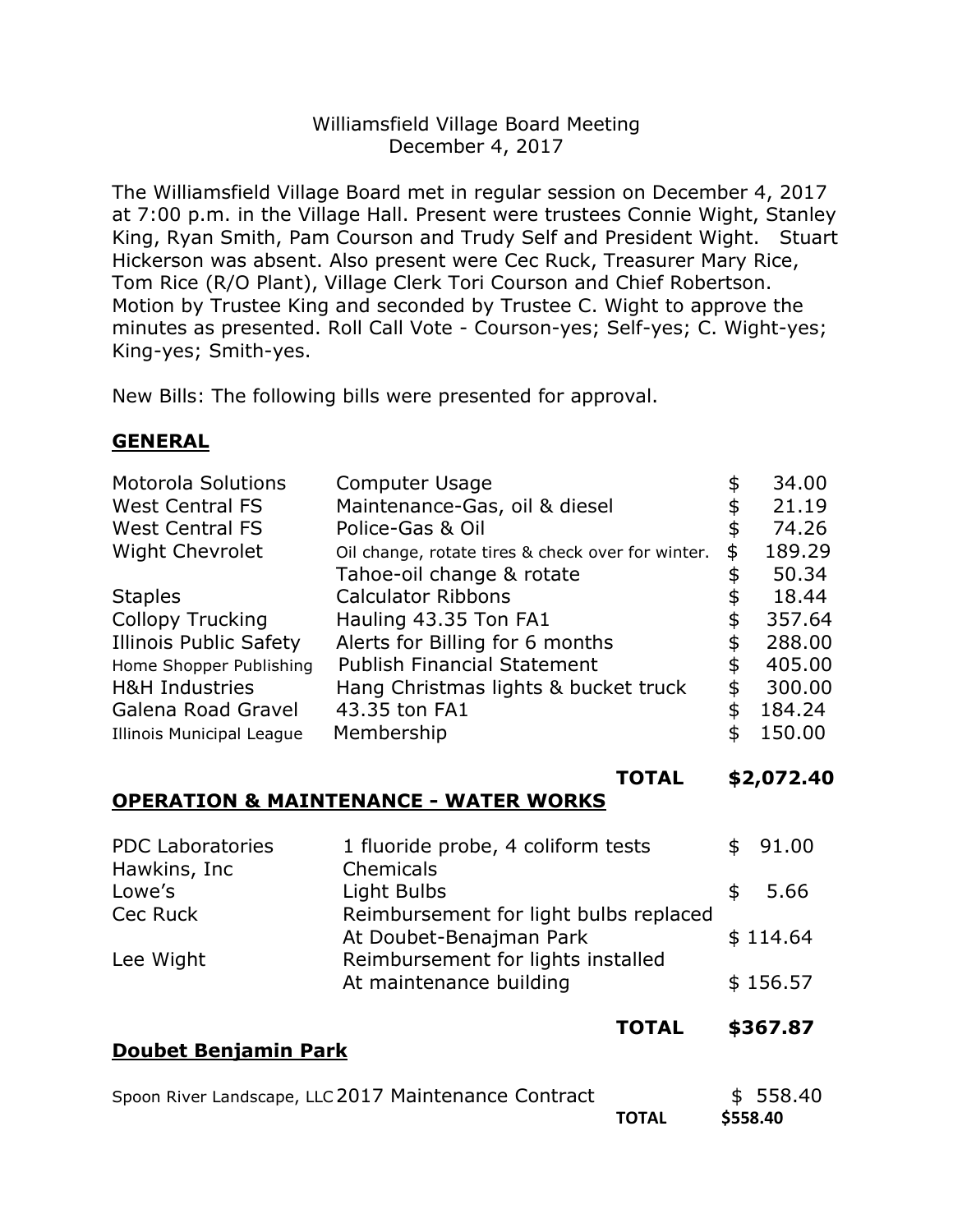Motion by Trustee C. Wight and seconded by Trustee King to approve the new bills as presented. Roll Call Vote - Courson-yes; Self-yes; C. Wight-yes; King-yes; Smith-yes.

President Wight reviewed financial statements for the month. All were in order. Motion by Trustee Courson and seconded by Trustee C. Wight to approve financial statement. Roll Call Vote - Courson-yes; Self-yes; C. Wight-yes; King-yes; Smith-yes.

Correspondence: Bruner, Cooper and Zuck sent the Village a box of cookies for Christmas. A Bicentennial Flag was sent to the Village from the Governor and will be hung in the Village Hall.

Maintenance Department: The Paint & Electronic Recycle day was successful. New lights were installed in the maintenance building. A water pipe broke on Olive Street and the parts are ordered to fix it. The Christmas lights were hung downtown on the street lights by H & H Industries. There were 11 sidewalks leveled throughout town.

Police Report: The following calls for service were handled by the police department for the month of November:

| (3) persons down       | <b>Medical Assist</b> |
|------------------------|-----------------------|
| <b>Fraud Complaint</b> | Report on file        |
| DOA (medical)          | Report on file        |
| Domestic dispute       | Report on file        |
| <b>DUI</b>             | Report on file        |
| Harassment complaint   | Report on file        |

## **Citations issued in November:**

| <b>Violations</b>           | Citations | Warnings |
|-----------------------------|-----------|----------|
| Seatbelt                    |           |          |
| Speeding                    | 3         |          |
| Disobeyed Stop Sign         |           |          |
| <b>Ordinance Violations</b> | 3         |          |
| Other                       |           |          |

Park Report: Lighting of the Park was very successful. Thank you to Cec, Marty and all of their helpers for all for their hard work, Larry and Laura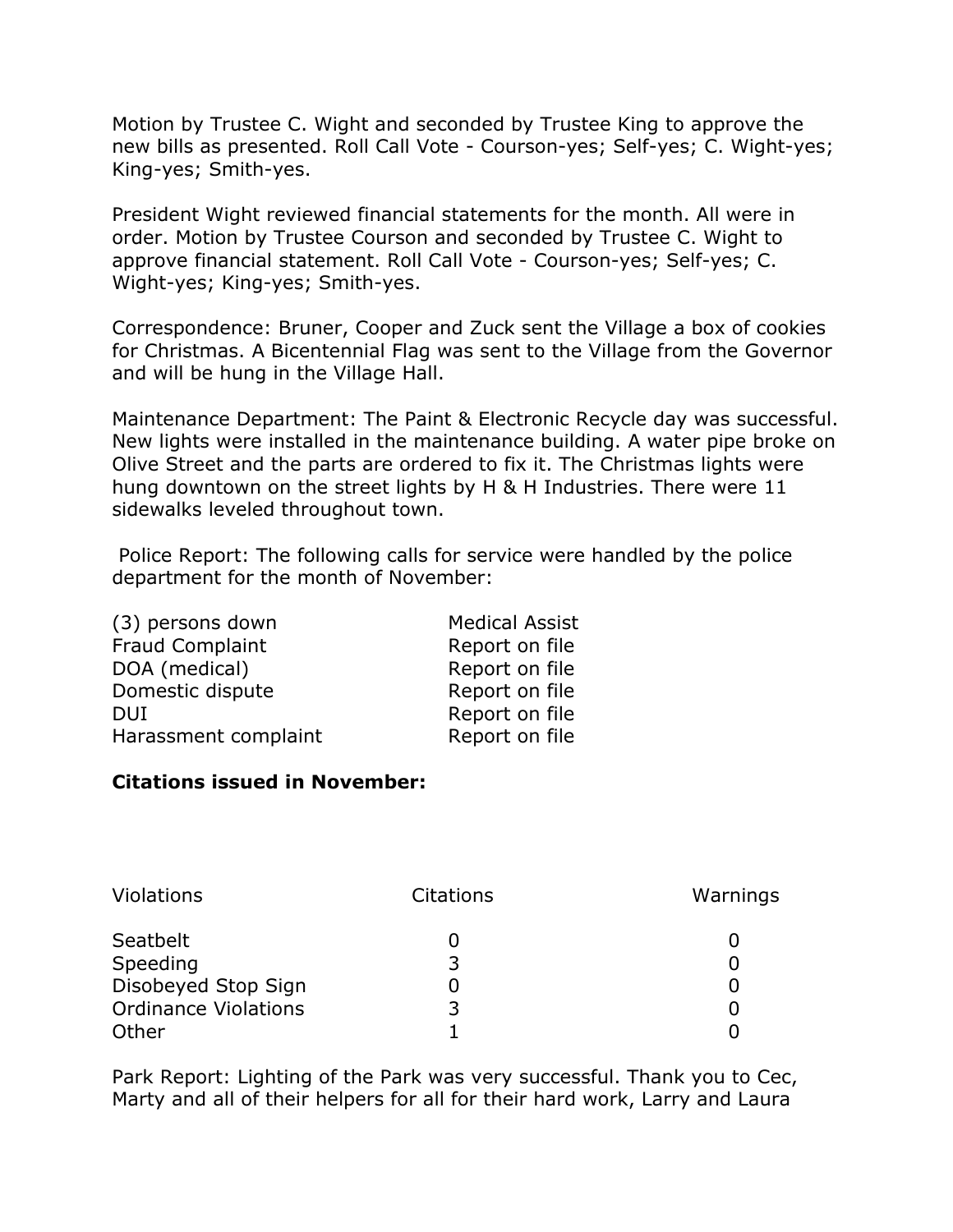State Bank and everyone else that helped. There are 2 outlets not working at the pavilion. Unfortunately, here was a low turnout for the Tour of Homes possibly from the basketball tournament time change. Thank you to those who opened their homes for the tour. The playground equipment is still fund raising; the goal is still to have the equipment delivered June 5. The following goals were accomplished by the Park Association in the year 2017; mini golf course complete, , disc golf course, only sign installation left, Arboretum (all trees identified and ready for tags) Sheeler Memorial bed complete, butterfly and wild flower gardens planted, picnic tables in pavilion were treated, flag poles were painted, skylight installed in rest rooms for more light.

Water Report: There are 2 bills to be submitted to insurance for the permanent fix for the outside water pump at the R/O Building, one for \$2,270 and one for \$965.91. Oberlander diagnosed the problem with the computer system kicking off at the R/O Building as; one fan that cools the module is out completely and one is very slow. There was an power surge on the 28th throughout the Village and that is when the problem started. There is a \$1,000 insurance deductible if the charges exceed that. BNSF called and said they were going to purchase 40,000 gallons of water.

Street Report: The snow plows are ready, the salt spreader has salt installed and the dump truck is full of salt.

New Business: The January meeting will be held on Tuesday, January 2, 2018 because of the holiday. Motion to approve Prevailing Tax Wages by Trustee P. Courson and seconded by Trustee. Roll Call Vote - Courson-yes; Self-yes; C. Wight-yes; King-yes; Smith-yes. Trustee Connie Wight asked the board approval to waive the \$100 fee that is charged annually to the DAR for use of Caldwell Cottage because of all of the work they have put into it. Motion by Trustee Self and seconded by Trustee Smith to waive the fee. Roll Call Vote - Courson-yes; Self-yes; C. Wight-yes; King-yes; Smithyes. The maintenance department is going to see if enough lights were installed at the shed. If not more will be installed because the back of the shed is so dark. Motion to raise Village employee's Christmas bonuses to \$100 by Trustee King and seconded by Trustee Self. Roll Call Vote - Courson-yes; Self-yes; C. Wight-yes; King-yes; Smith-yes.

The Board went into executive session.

Motion by Trustee Smith and seconded by Trustee C. Wight to adjourn executive session.